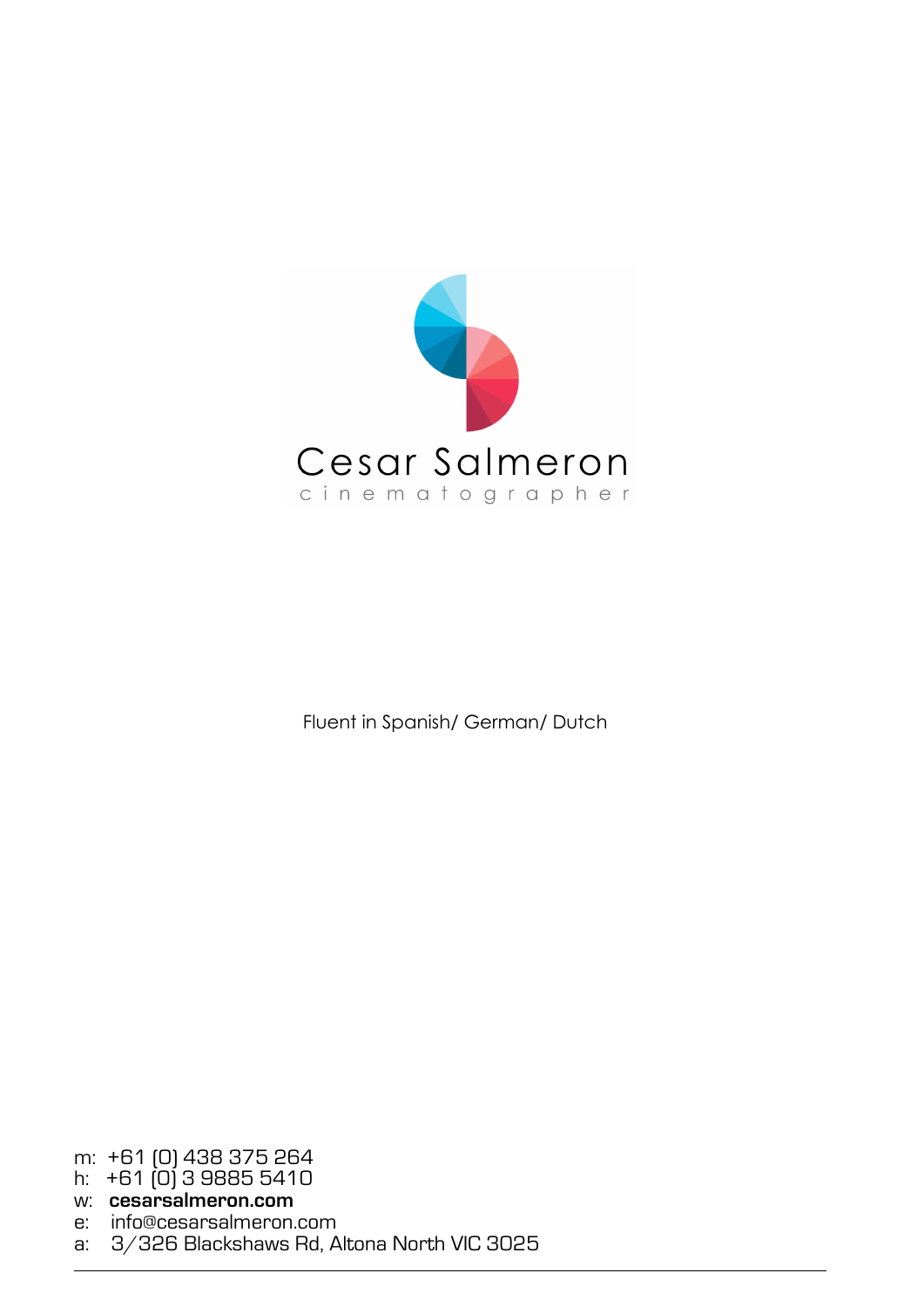# Cinematography Credits (selected)

**Cricket Australia TVC Hotondo Homes TVC Ozito Tools TVC XERO TVC Dir: Steward Van Eijsden** Dir: Brendan Lee Dir: Stu Van Eijsden Lens: Angenieux Optimo

Resolution Media

**Emma Louise, Music Clip Codral TVC Epworth TVC Example 2 Clarks Shoes TVC Direct Clarks Shoes TVC Direct Clarks Shoes TVC Direct Clarks Shoes TVC Direct Clarks Shoes TVC Direct Clarks Shoes TVC Direct Cl** Dir: Jonathan Chong Dir: Jonathan Chong Dir: Cesar Salme<br>
Mushroom Pictures Photoplay Films Mustard Agency Mushroom Pictures **Agency** Photoplay Films Mustard Agency Mustard Creative Agency<br>Camera: Phantom Miro Camera: 5Dm3 Stop Motion Camera: Red Dragon Camera: Red Dragon Lens: Xeen Cine Primes

Dir: Michael Henry **Dir: Dir: Michael Henry Ciric Michael Henry** Dir: Dir: Cesar Salmeron<br>1999 Hase Productions Hase Productions Hase Productions Nustard Creative Ag Camera: Red Dragon Camera: Red Dragon Camera: Arri Alexa Camera: Camera: Sony FS7<br>Camera: Camera: Comera: Arri Masterprimes Lens: Arri Masterprimes Clens: Rokinon Xeen

Lens: Canon Cine Zoom

**Stand Up @ Bella Union, TV Pony Face, Music Clip Heavy Seas, Music Clip Bleak, TV Drama** Princess Pictures/ SBS2 Commoner WhamBamFilm<br>Camera: XD Cam Camera: C300 Camera: C300 Lens: Fujinon Cabrio Lens: Zeiss CP 2.0 Lens: Zeiss ZF Series Lens: Zeiss ZF Series

Dir: Steward Van Eijsden M&C Saatchi **Resolution Media** Mustard Creative Agency Resolution Media Camera: Redorse Camera: Red Drain Camera: Redorse Camera: Redorse Camera: Redorse Camera: Redorse Camera: Redorse Camera: Redorse Camera: Redorse Came Camera: Red Dragon Camera: Red Dragon Camera: Red Dragon Lens: Cooke Si<br>
Lens: Cooke S4 Lens: Arri Masterprimes Lens: Cooke 5i

Lens: Zeiss Superspeeds

Camera: 5Dm3 Stop Motion Camera: Red Dragon Camera: Red Dragon Camera: Red Dragon Camera: Red Dragon Cabrio

**World of Metricon TVC Metricon Homes TVC Home Solutions TVC Hush Hush TVC**

**Kangan TVC Coffee Club TVC Decjuba TVC VB - Rugby TVC** Commoner Bravo Productions Bengar Films Bravada Films Camera: Red Dragon Camera: Red Epic Camera: XD Carnera: XD Camera: Red Epic Camera: XD Carnera: XD Carnera: Red Epic

Dir: Damien Walshe-Howling<br>Princess Pictures Wow Pictures The Princess Pictures Custo Films Custo Films Tell The Thensions/ FOX TEL<br>Camera: C300 Camera: Red Dragon Camera: C300 Camera: XD Cam Camera: C300 Camera: Red Dragon Camera: C300 Camera: C100 Camera: XD Camera: XD Camera: Camera: Camera: Capmera: Capmera: Capmera: Capmera: Capmera: Capmera: Capmera: Capmera: Capmera: Capmera: Capmera: Capmera: Capmera: C

Dir: Cherisse Cobin Dir: David Holroyd Air Punch Productions Animal Planet USA Leopard Films USA Freemantle Media<br>Camera: Red Dragon Camera: C300 Camera: Red Epic Camera: XD Cam

**Pony Face, Music Clip** Heavy Seas, Music Clip Bleak, TV Drama<br>Dir: Aaron Cuthbert Dir: Phoebe Hartley Dir: Kate McCartney<br>Commoner WhamBamFilms Dir: Princess Pictures

WhamBamFilms Commoner Fims Nice Bike Burning House Camera: Red Dragon Camera: Red Dragon Camera: Red Epic Camera: C300<br>Camera: Camera: Camera: Camera: Camera: Camera: Camera: Camera: Camera: C300<br>Lens: Zeiss CP2 Lens: Xeen Cine Primes

Lens: Canon Cine Zoom

Lens: Canon L-Series

WhamBamFilms Monte Pictures Esperanto Films<br>Camera: C300 Camera: XD Cam Camera: XD Cam

**Dial Before You Dig TVC AFL Finals Promo AFL – 'Who Are You' Series Red Cross TVC** Dir: Steward Van Eijsden Dir: Shaun Vance Dir: Don Mayes Dir: Brian Cohen Dir: Brian Cohen Dir: Brian Cohen Dir<br>Resolution Media AFL Media/ CH7 AFL Media/ CH7 Dir: Don Dir: Brian Cohen AFL Media Camera: Red Dragon Camera: Red Dragon Camera: Red Dragon Camera: Red Dragon Lens: Cooke S4 Lens: Angenieux Optimo Lens: Zeiss Superspeeds Lens: Zeiss Superspeeds

**Metricon TVC AFL Diversity TVC VB - Earn Your Place TVC Sensis TVC** Dir: Dean Codrington Hase Productions **AFL Media/ CH7** Bravada Films **AFL Media/ CH7** Bravada Films **AFL Hase Productions** Camera: Red Drain Camera: Red Drain Camera: Red Drain Camera: Red Drain Camera: Red Drain Camera: Red Drain Camera: Red Camera: Red Dragon Camera: Red Dragon Camera: FS7/ FS5 Camera: Red Dragon Camera: Red Dragon Camera: Camera: C<br>Camera: Arri Masterprimes Lens: Zeiss Superspeeds Lens: Angenieux Optimo Camera: Arri Masterprimes

Lens: Arri Masterprimes

**Eureka Skydeck TVC Citybank TVC Good Sports TVC St Laurance TVC** Dir: Phoebe Hartley Dir: Adam Ciancio Dir: Brendan Lee Dir: Dean Codrington Dir: Dean Codrington Dir: Dean Codrington Dir: Dean Codrington Dir: Dean Codrington Dir: Dean Codrington Dir: Adam Ciancio Dir: Brendan Cime Rise Lens: Arri Masterprimes

Dir: Danielle Singleton

Lens: Canon Cine Zoom

Camera: Red Dragon Camera: C300 Camera: Red Epic Camera: Camera: XD Camera: C300 Camera: Camera: Camera: Camera: C300 Camera: Capic Camera: Capic Camera: Capic Camera: Capic Capic Capic Capic Capic Capic Capic Capic Capic

Camera: C300 Camera: C300 Camera: C300 Camera: Red Epic<br>
Lens: Zeiss CP 2.0 Lens: Zeiss ZF Series Camera: Ceiss ZF Series

Dir: Oliver Waghorn

**Limerance, Drama AFL Umpires TVC Legend of the Lion, TV Factual Home, TV Factual** Dir: Adam Ciancio Dir: Dave Hase Dir: Phoebe Hartley Dir: Phoebe Hartley Camera: Red Dragon Camera: Red Epic Camera: C300 Camera: C300 Camera: C300 Camera: C300 Camera: C300 Camera: C<br>Camera: Cooke 5i Cans: Canon Cine Zoom Lens: Canon L-Series Canon Camera: Canon Cine Zoom

**Red Circle, Drama eHarmony TVC Arielle – Hawkman, Music Clip Gore Street, Drama** Dir: Sascha Karner Dir: Matt Dooley Dir: Danielle Singleton Dir: Ben Hall & Phoebe Hartley<br>Dir: Danielle Singleton Dir: Danielle Singleton Dir: Ben Hall & Phoebe Hartley<br>Finer Films Bengar Films WhamBamFilms Catfish Films **Catfish Films** Bengar Films **Cattion Cattion Cattion** WhamBamFilms Camera: Red Epic Camera: 35mm & 120mm Camera: 5D Stop Motion Camera: C300 Camera: Red Epic

**Debt, Drama Cat\_Nip, Drama To My Aunt, TV Factual Bread & Butter, Drama**<br>
Dir: Cesar Salmeron Dir: Monte McPherson Dir: Cesar Salmeron Dir: Phoebe Hartlev & Be Camera: C300 Camera: XD Cam Camera: XD Camera: XD Camera: XD Cam Camera: Camera: Red Dragon<br>
Lens: Zeiss CP2 Lens: Nikon Lens: Canon L-Series Lens: Zeiss CP2 Lens: Canon L-Series Lens: Zeiss CP2

**LaTrobe Promo Villawood TVC IHG TVC IHG Promo** Dir: Brendan Keenan Dir: Dean Codrington Dir: Simon Creely Dir: Simon Creely Dir: Simon Creely Dir: Simon Creely Discomment Dir: Simon Creely Discomment Dir: Simon Creely Discomment Discomment Discomment Discomment Discomm Fizz Farm Bravada Films DG Global DG Global Camera: Red Epic Lens: Rokinon Xeen Lens: Zeiss Superspeeds Lens: Zeiss Superspeeds Lens: Cooke 5i

Hase Productions **Hase Productions** Hase Productions Mustard Creative Agency

Hase Productions Nice Bike Mustard Agency Bravada Films Camera: Arri Alexa Camera: C300 Camera: Red Dragon Camera: Red Dragon

Lens: Zeiss Superspeeds

**Alin Le Kal TVC Our Watch TVC The Eagle, Factual TV Shadow of Doubt, Factual TV**

**Do Gooders TV Drama Pool Masters, Factual TV House Hunters, Factual TV Grand Designs Aus, Factual TV**

**Anna, Short Drama Fest & Watson TVC Car Safe Promo Cancer Council Promo**

Nice Bike Nice Bike Abductions ABC2 OpenShot Mice Bike WhamBamFilms/ Focus Forward<br>Camera: Red Dragon Camera: Red Epic Camera: C300 Camera: C300

Dir: Cesar Salmeron Dir: Monte McPherson Dir: Cesar Salmeron Dir: Dir: Phoebe Hartley & Ben Hall<br>
WhamBamFilms Monte Pictures Esperanto Films Dir: WhamBamFilms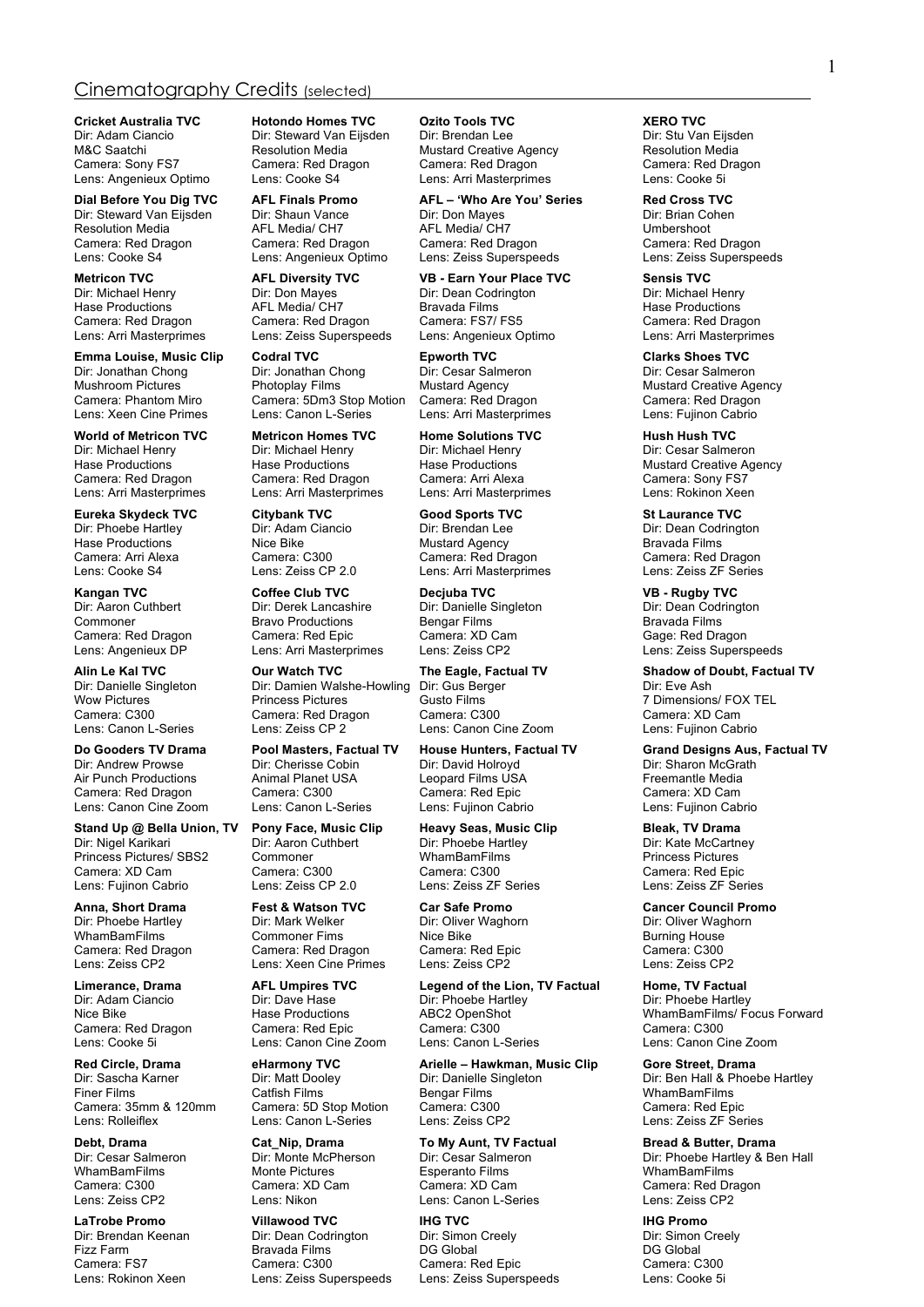| <b>Hush Hush</b><br>Dir/DP                                 | <b>TVC</b>                        | <b>Mustard Creative Agency</b><br>Producer: Brendan Lee                                                                                                                                                                                                                                                             |
|------------------------------------------------------------|-----------------------------------|---------------------------------------------------------------------------------------------------------------------------------------------------------------------------------------------------------------------------------------------------------------------------------------------------------------------|
| <b>Epworth</b><br>Dir/DP                                   | TVC                               | <b>Mustard Creative Agency</b><br>Producer: Brendan Lee                                                                                                                                                                                                                                                             |
| Razzamatazz<br>Dir/DP                                      | TVC                               | <b>Mustard Creative Agency</b><br>Producer: Brendan Lee                                                                                                                                                                                                                                                             |
| <b>Encore</b><br>Dir/DP                                    | Short                             | Winner 2 <sup>nd</sup> Place, St Kilda Film Fest '16<br>'I Love Music Competition'                                                                                                                                                                                                                                  |
| <b>Good Sports</b><br>Dir/DP                               | <b>TVC</b>                        | <b>Mustard Creative Agency</b><br>Producer: Gideon Nedas                                                                                                                                                                                                                                                            |
| <b>Clarks Shoes</b><br>Dir/DP                              | TVC                               | <b>Mustard Creative Agency</b><br>Producer: Brendan Lee                                                                                                                                                                                                                                                             |
| Julius Marlow<br>Dir/DP                                    | TVC                               | <b>Mustard Creative Agency</b><br>Producer: Alex Merlino                                                                                                                                                                                                                                                            |
| <b>Grand Designs Australia</b><br>Director                 | Factual                           | Season 5, Fremantle Media<br>Foxtel Lifestyle Channel<br>Episode 2<br>Episode 4<br>Episode 5<br>Episode 6<br>Episode 8<br>Episode 9                                                                                                                                                                                 |
| <b>Grand Designs Australia</b><br>Director                 | Factual                           | Season 4, Fremantle Media<br>Fotxtel Lifestyle Channel<br>Episode 1<br>Episode 2<br>Episode 5<br>Episode 8<br>Episode 9<br>Episode 10                                                                                                                                                                               |
| <b>Grand Designs Australia</b><br>Director                 | Factual                           | Season 3, Fremantle Media<br>Fotxtel Lifestyle Channel<br>Episode 2<br>Episode 4<br>Episode 5<br>Episode 6<br>Episode 8                                                                                                                                                                                             |
| <b>Snapshot</b><br>Writer/Director                         | Drama                             | <b>Montreal World Film Festival</b><br>Nomination First Prize, Montreal Film Fest<br><b>Official Selection Montreal Film Fest</b><br><b>Official Selection Vancouver Film Fest</b><br><b>Official Selection Oaxaca Film Fest</b><br><b>Official Selection UK Film Fest</b><br>Official Selection Santiago Film Fest |
| <b>Dead Man's Debt</b><br>Dir                              | Drama                             | 48hr Film Project<br>Winner Best Script<br>Winner 2 <sup>nd</sup> Place Best Director<br>Winner 2 <sup>nd</sup> Place Best Cinematography<br>Winner Audience Choice<br>Winner Best use of Character<br>Winner Best use of Line<br>Winner Best Film, Short Cut May                                                   |
| Miss Me<br>Dir                                             | Drama                             | Melb. Int. Film Festival (MIFF)<br>Lights, Camera, Traction Finalist                                                                                                                                                                                                                                                |
| <b>Positive Footprints</b><br>2 <sup>nd</sup> Unit Dir/ DP | Factual                           | <b>National Geographic Channel</b><br>Dir: Trent O'Donnell                                                                                                                                                                                                                                                          |
| Hidden Potential<br>Dir/DP                                 | <b>Factual TV</b><br><b>HDCAM</b> | <b>Lonely Planet, NAT GEO</b><br>Producer: Tony Jackson                                                                                                                                                                                                                                                             |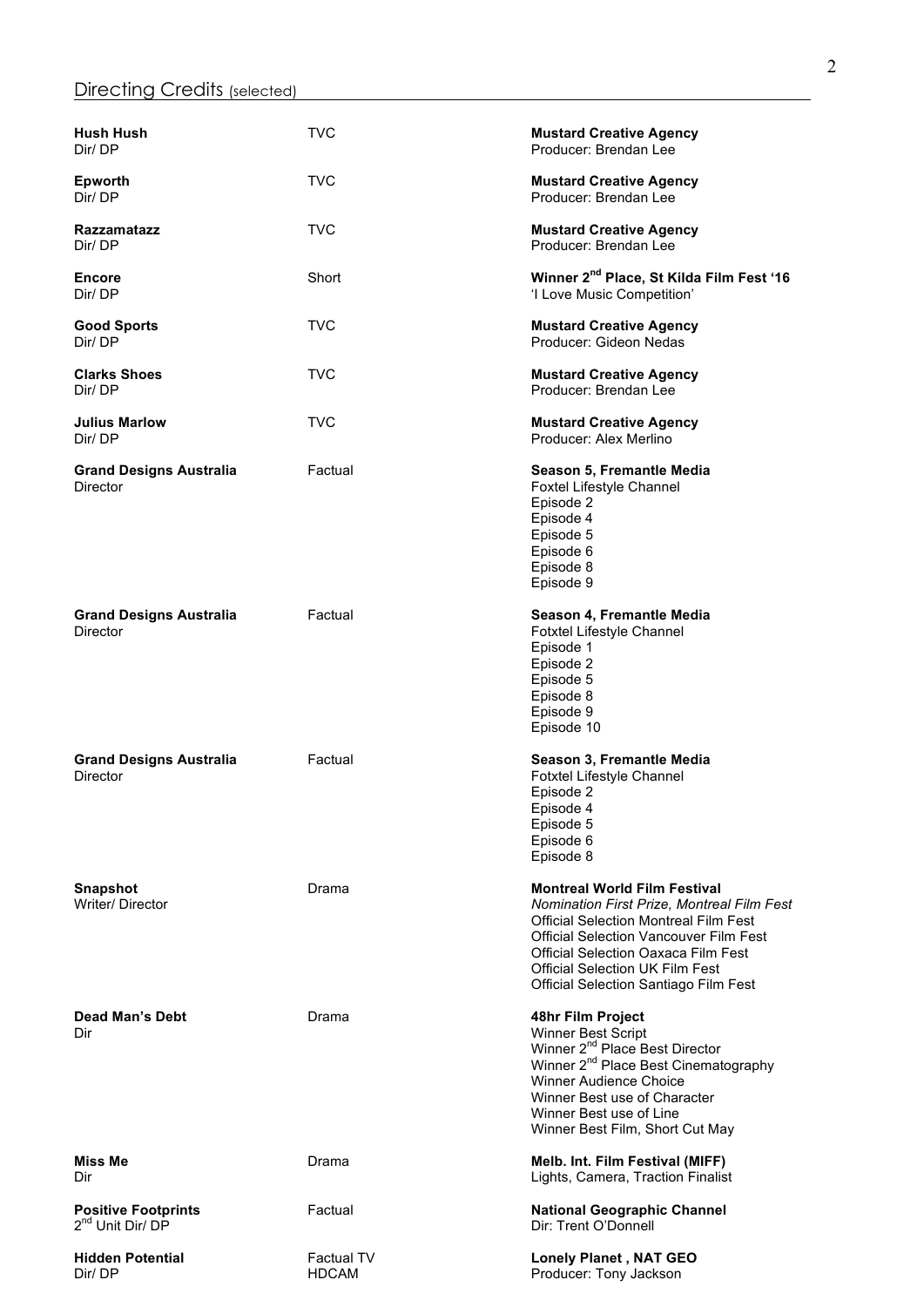- Winner Silver ACS Cinematography Award, Specialized Cinematography 2016 (DP)
- Winner Bronze ACS Cinematography Award, Advertising 2016 (DP)
- Winner 2<sup>nd</sup> Place, I Love Music Competition, St Kilda Film Festival 2016 (Dir/ DP)
- Winner AVA Digital Awards, Best Cinematography 2016 (DP)
- Winner ACS Bronze Cinematography Award, Advertising 2015 (DP)
- Winner Best Documentary, St Kilda Film Festival, 2015 (DP)
- Nomination AACTA/ AFI Awards, Best Feature Documentary, 2014 (DP)
- Winner ABC iView Award/ Melbourne WebFest, 2014 (DP)
- Winner Best Independent Documentary Feature, Cine Golden Eagle USA 2014 (DP)
- Nomination Best Documentary, Southampton Intern. Film Festival, 2013 (DP)
- Nomination Best Short Film, Montreal World Film Festival 2012 (Dir)
- Nomination, Best International Short, Fesancor International Film Festival 2012 (Dir)
- Winner Honourable Mention, Toronto International Film & Video Awards 2012 (Dir)
- Winner 2<sup>nd</sup> Place, Best Cinematography, 48hr Film Project 2011 (DP)
- Winner Audience Choice, Premier Screening, 48hr Film Project 2011 (DP)
- Winner Best Film, Short Cut Film Festival, May 2011 (Dir)
- Winner 2<sup>nd</sup> Place Best Director, 48hr Film Project 2010 (Dir)
- Winner 2<sup>nd</sup> Place Best Film, 48hr Film Project 2010 (Dir)
- Winner Audience Choice, Premier Screening, 48hr Film Project 2010 (Dir)
- Winner Commendation Award for Directing, Warburton Film Festival 2010 (Dir)
- Winner Lonely Planet Documentary Scholarship 2008 (Dir/ DP)
- Winner Best Director, Lonely Planet World Short Film Competition 2007 (Dir/ DP)

Official Festival Selections for Directing work

- Melbourne International Film Festival, *Australia*
- Montreal International Film Festival, *Canada*
- Vancouver International Film Festival, *Canada*
- UK International Film Festival, *United Kingdom*
- Artisan International Film Festival, *USA*
- Fesancor International Film Festival, *Chile*
- Oaxaca International Film Festival, *Mexico*
- Falls Creek International Film Festival, *Australia*
- 48hr Film Festival Melbourne Top 12 (2010 & 2011), *Australia*
- Short Cut Film Festival*, Australia*
- Warburton Film Festival, *Australia*

# Cinematography References

Brendan Lee **Adam Ciancio** Adam Ciancio Producer, *Freelance* **Director**, *NB Content* Mobile: +61 418 270 799 Mobile:+61 439 981 844 Email: contactblee@gmail.com Email: adam@nbcontent.com Web: brendanlee.com.au Web: nbcontent.com